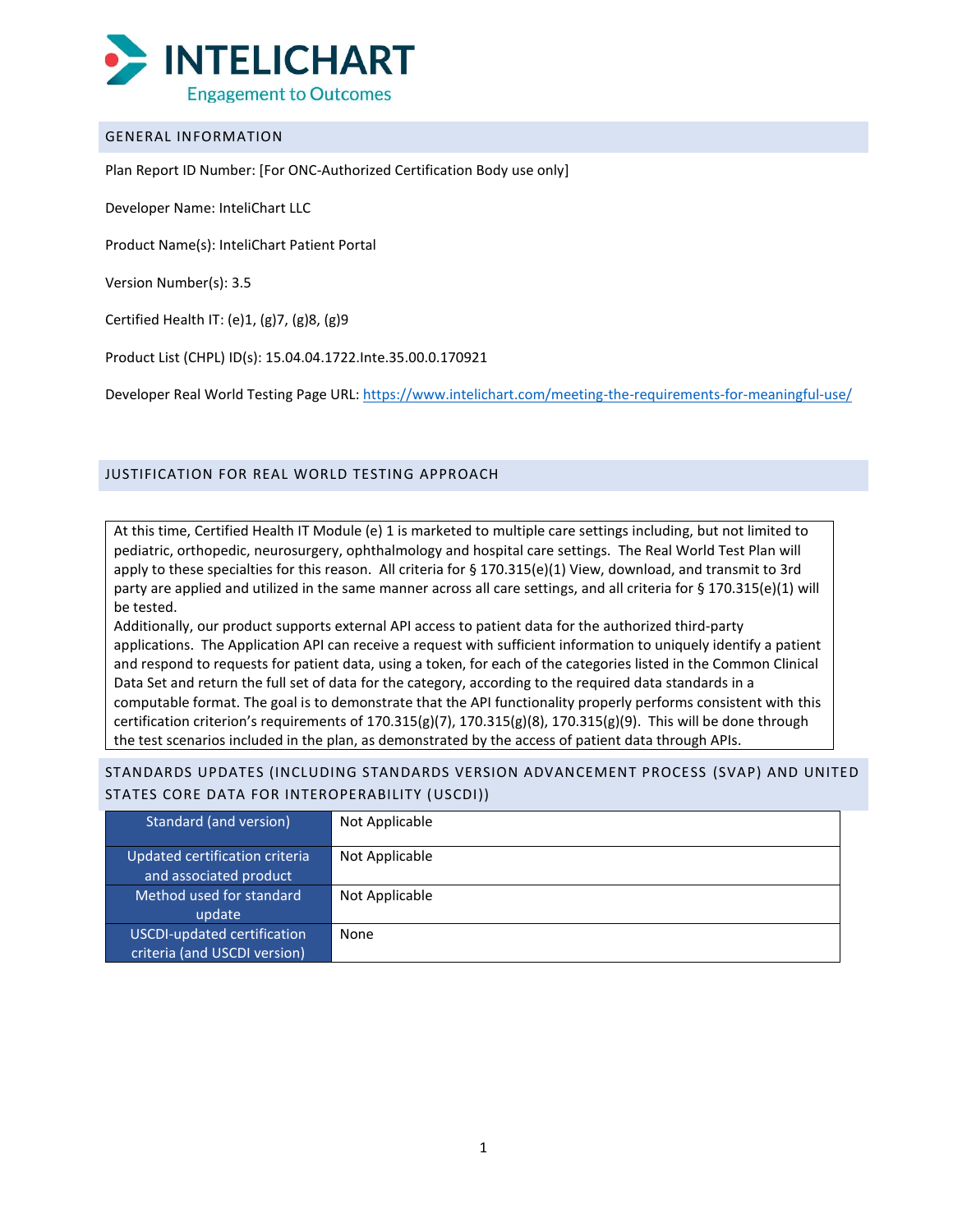

## REAL WORLD TEST PLAN 170.315(E)(1)

## MEASURES USED IN OVERALL APPROACH

## DESCRIPTION OF MEASUREMENT/METRIC

| Measurement/Metric        | <b>Description</b>                                                                                                                          |
|---------------------------|---------------------------------------------------------------------------------------------------------------------------------------------|
| <b>Patient Engagement</b> | Validate the adoption of View, Download and Transmit functionality.                                                                         |
|                           | The goal is to measure the user adoption rate of:<br>*CDA View<br>*CDA download<br>*CDA Transmit via encrypted and unencrypted transmission |

## ASSOCIATED CERTIFICATION CRITERIA

| Measurement/Metric           | <b>Associated Certification Criteria</b>                   |
|------------------------------|------------------------------------------------------------|
| 170.315(e)(1) View, download | 170.315(e)(1) View, download and Transmit to a third party |
| and transmit                 |                                                            |

## JUSTIFICATION FOR SELECTED MEASUREMENT/METRIC

| Measurement/Metric                           | Justification                                                                                                                                           |
|----------------------------------------------|---------------------------------------------------------------------------------------------------------------------------------------------------------|
| 170.315(e)(1) View, download<br>and transmit | EHI may be shared through the Patient Portal for viewing, downloads and<br>encrypted or unencrypted transmissions. This metric will provide information |
|                                              | on the types of transmissions deployed; viewing EHI, downloads and<br>unencrypted vs. encrypted transmission and the frequency of usages.               |

| <b>TESTING METHODOLOGY</b>                   |                                                                                                                                                                                                                                                                                                                                                                                                                                                                                                                                                                                                                                                                |
|----------------------------------------------|----------------------------------------------------------------------------------------------------------------------------------------------------------------------------------------------------------------------------------------------------------------------------------------------------------------------------------------------------------------------------------------------------------------------------------------------------------------------------------------------------------------------------------------------------------------------------------------------------------------------------------------------------------------|
| Measurement/Metric                           | <b>Testing Methodology</b>                                                                                                                                                                                                                                                                                                                                                                                                                                                                                                                                                                                                                                     |
| 170.315(e)(1) View, download<br>and transmit | Patient Portal utilization logs, for patients of each care setting, will be<br>captured on a monthly frequency to determine the volume of patient views,<br>downloads and transmits of EHI that were attempted and successfully<br>completed during each month during the year under test. Any failed attempts<br>will also be recorded for each monthly period. Data collected from the<br>monthly testing will be deidentified and used to determine monthly<br>utilization, volume and error rates of the implementation. This test<br>methodology will primarily test the conformance of the implementation and<br>identify any problems with utilization. |

## CARE SETTING(S)

| Care Setting      | Justification                                                                                                                                                                                                                                                                                        |
|-------------------|------------------------------------------------------------------------------------------------------------------------------------------------------------------------------------------------------------------------------------------------------------------------------------------------------|
| <b>Pediatric</b>  | EHI may be shared through the Patient Portal for viewing, downloads and<br>encrypted or unencrypted transmissions. This metric will provide information<br>on the types of transmissions deployed; viewing EHI, downloads and<br>unencrypted vs. encrypted transmission and the frequency of usages. |
| <b>Orthopedic</b> | EHI may be shared through the Patient Portal for viewing, downloads and<br>encrypted or unencrypted transmissions. This metric will provide information                                                                                                                                              |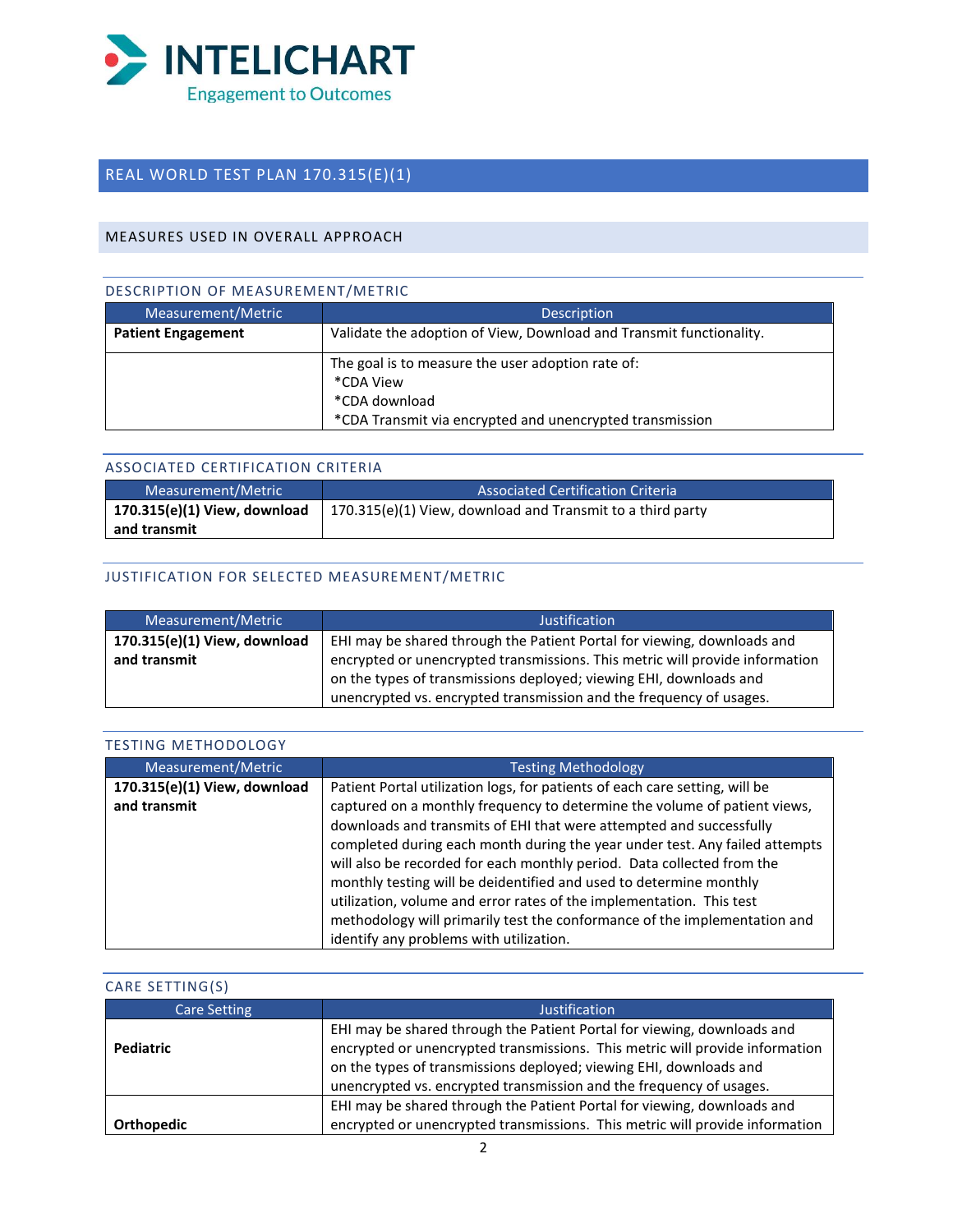

|                     | on the types of transmissions deployed; viewing EHI, downloads and           |
|---------------------|------------------------------------------------------------------------------|
|                     | unencrypted vs. encrypted transmission and the frequency of usages.          |
|                     | EHI may be shared through the Patient Portal for viewing, downloads and      |
| <b>Neurosurgery</b> | encrypted or unencrypted transmissions. This metric will provide information |
|                     | on the types of transmissions deployed; viewing EHI, downloads and           |
|                     | unencrypted vs. encrypted transmission and the frequency of usages.          |
|                     | EHI may be shared through the Patient Portal for viewing, downloads and      |
| Ophthalmology       | encrypted or unencrypted transmissions. This metric will provide information |
|                     | on the types of transmissions deployed; viewing EHI, downloads and           |
|                     | unencrypted vs. encrypted transmission and the frequency of usages.          |
|                     | EHI may be shared through the Patient Portal for viewing, downloads and      |
| Hospital            | encrypted or unencrypted transmissions. This metric will provide information |
|                     | on the types of transmissions deployed; viewing EHI, downloads and           |
|                     | unencrypted vs. encrypted transmission and the frequency of usages.          |

## EXPECTED OUTCOMES

| Measurement/Metric                              | <b>Expected Outcomes</b>                                                                                                                                                                                                                                                                                                                                                                                                                                      |
|-------------------------------------------------|---------------------------------------------------------------------------------------------------------------------------------------------------------------------------------------------------------------------------------------------------------------------------------------------------------------------------------------------------------------------------------------------------------------------------------------------------------------|
| 170.315(e)(1) View, download<br>and<br>transmit | By capturing and analyzing utilization rates, volume counts and error rates on<br>a monthly basis during the testing period, It is expected that the resultant<br>data will verify that patients (or their authorized representatives) are able to<br>successfully view, download and share EHI on a consistent basis throughout<br>the testing period, using the production implementation, across each of the<br>sample care settings included in the test. |

## REAL WORLD TEST PLAN FOR **170.315 (G)(7), 170.315 (G)(8), 170.315 (G)(9)**

## DESCRIPTION OF MEASUREMENT/METRIC

| Measurement/Metric               | <b>Description</b>                                                             |
|----------------------------------|--------------------------------------------------------------------------------|
| <b>Interoperability and Data</b> | These multiple measures will be tested together to validate interoperability   |
| Exchange                         | and the API capabilities to exchange patient data from our product to a third- |
|                                  | party application.                                                             |

#### ASSOCIATED CERTIFICATION CRITERIA

| Measurement/Metric | <b>Associated Certification Criteria</b>      |
|--------------------|-----------------------------------------------|
| 170.315(g)(7)      | <b>Application Access - Patient Selection</b> |
| 170.315(g)(8)      | Application Access - Data Category Request    |
| 170.315(g)(9)      | Application Access - All Data Request         |

## JUSTIFICATION FOR SELECTED MEASUREMENT/METRIC

| Measurement/Metric                  | <b>Justification</b>                                                                |
|-------------------------------------|-------------------------------------------------------------------------------------|
| $170.315(g)(7)$ , $170.315(g)(8)$ , | There are no clients actively using this certified functionality in the real world; |
| 170.315(g)(9)                       | testing will be performed against the production installation of the Open-API       |
|                                     | and synthetic data from a production installation of the patient portal. Since      |
|                                     | the same production API installation services all care settings equally, then       |
|                                     | the artificial testing will be assumed to be applicable to all care settings that   |
|                                     | might choose to utilize the capability in the future.                               |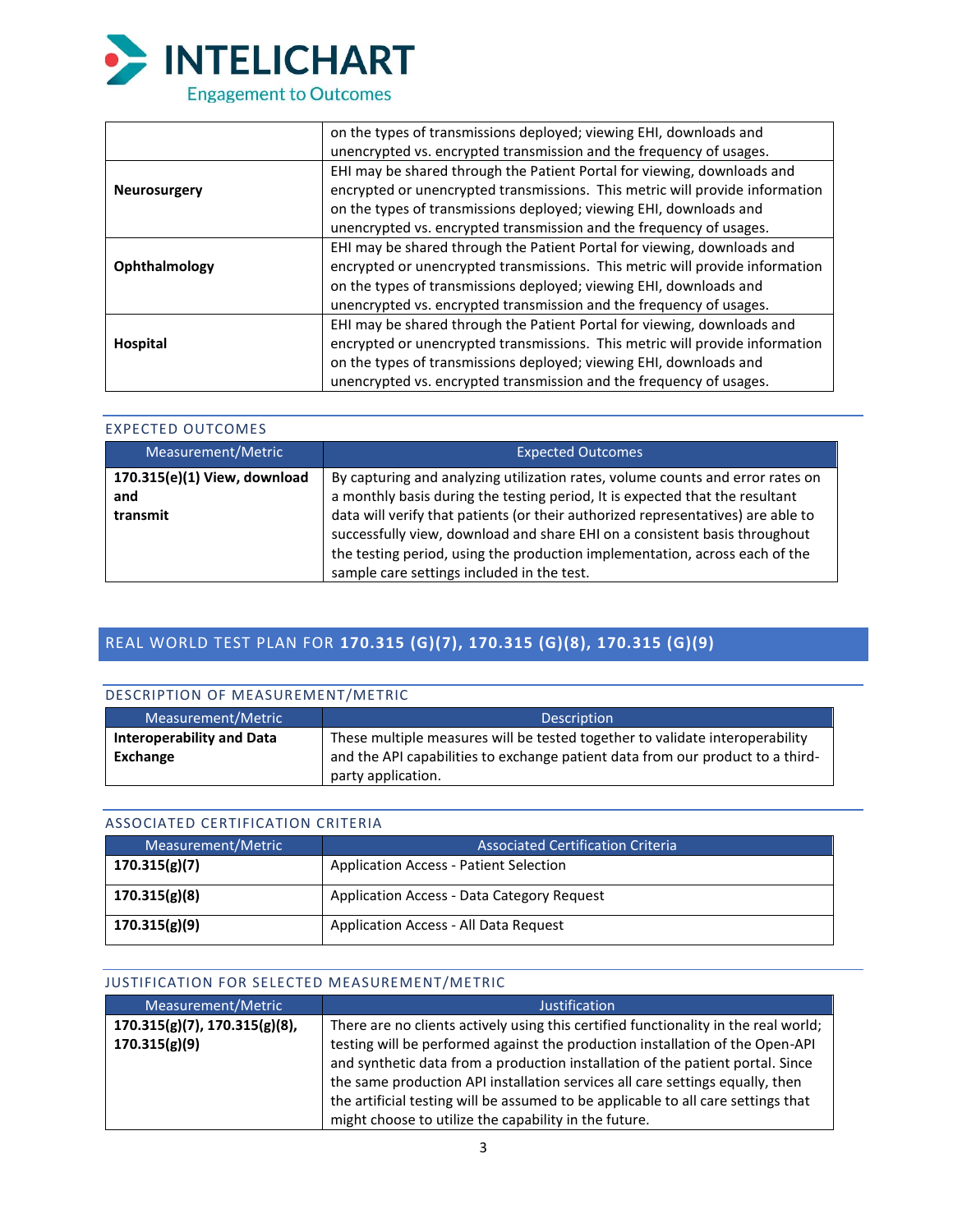

## TESTING METHODOLOGY

| Measurement/Metric                  | <b>Testing Methodology</b>                                                      |
|-------------------------------------|---------------------------------------------------------------------------------|
| $170.315(g)(7)$ , $170.315(g)(8)$ , | In the absence of any real world usage of the production implementation of      |
| 170.315(g)(9)                       | the Open-API, manual testing will be performed quarterly against the            |
|                                     | production installation of the Open-API, to verify the successful               |
|                                     | authentication, request and delivery of EHI for both a single encounter and     |
|                                     | for a date range of encounters, using a representative test harness (Simulated  |
|                                     | 3rd party application) and artificial test data. Success or failure of each API |
|                                     | method called in the sequence of credentialing will be recorded, and manual     |
|                                     | validation will be performed to verify that the expected single encounter and   |
|                                     | the expected date range of encounters are returned as requested. Results        |
|                                     | and any errors will be recorded quarterly for each API method and               |
|                                     | summarized at the end of the test period.                                       |

| CARE SETTING(S)     |                                                                                                                                                                                                                                                                                                                                                                                                                                                                                       |
|---------------------|---------------------------------------------------------------------------------------------------------------------------------------------------------------------------------------------------------------------------------------------------------------------------------------------------------------------------------------------------------------------------------------------------------------------------------------------------------------------------------------|
| <b>Care Setting</b> | Justification                                                                                                                                                                                                                                                                                                                                                                                                                                                                         |
| <b>Pediatric</b>    | There are no clients actively using this certified functionality in the real world;<br>testing will be performed against the production installation of the Open-API<br>and synthetic data from a production installation of the patient portal. Since<br>the same production API installation services all care settings equally, then<br>the artificial testing will be assumed to be applicable to all care settings that<br>might choose to utilize the capability in the future. |

| <b>EXPECTED OUTCOMES</b>            |                                                                                                                                                                                                                                                                                                                                                                                                                                                                                  |
|-------------------------------------|----------------------------------------------------------------------------------------------------------------------------------------------------------------------------------------------------------------------------------------------------------------------------------------------------------------------------------------------------------------------------------------------------------------------------------------------------------------------------------|
| Measurement/Metric                  | <b>Expected Outcomes</b>                                                                                                                                                                                                                                                                                                                                                                                                                                                         |
| $170.315(g)(7)$ , $170.315(g)(8)$ , | By manually stressing each method of the production implementation of the                                                                                                                                                                                                                                                                                                                                                                                                        |
| 170.315(g)(9)                       | Open-API on a quarterly basis, it is expected that the testing will validate and<br>verify that the OPEN-API and each of its applicable methods are available and<br>functioning as expected throughout the test period, for any real 3 <sup>rd</sup> party<br>application vendors that choose to utilize it in real world application of data<br>interoperability as required by $170.315(g)(7)$ , $170.315(g)(8)$ and $170.315(g)(9)$ ,<br>at any time during the test period. |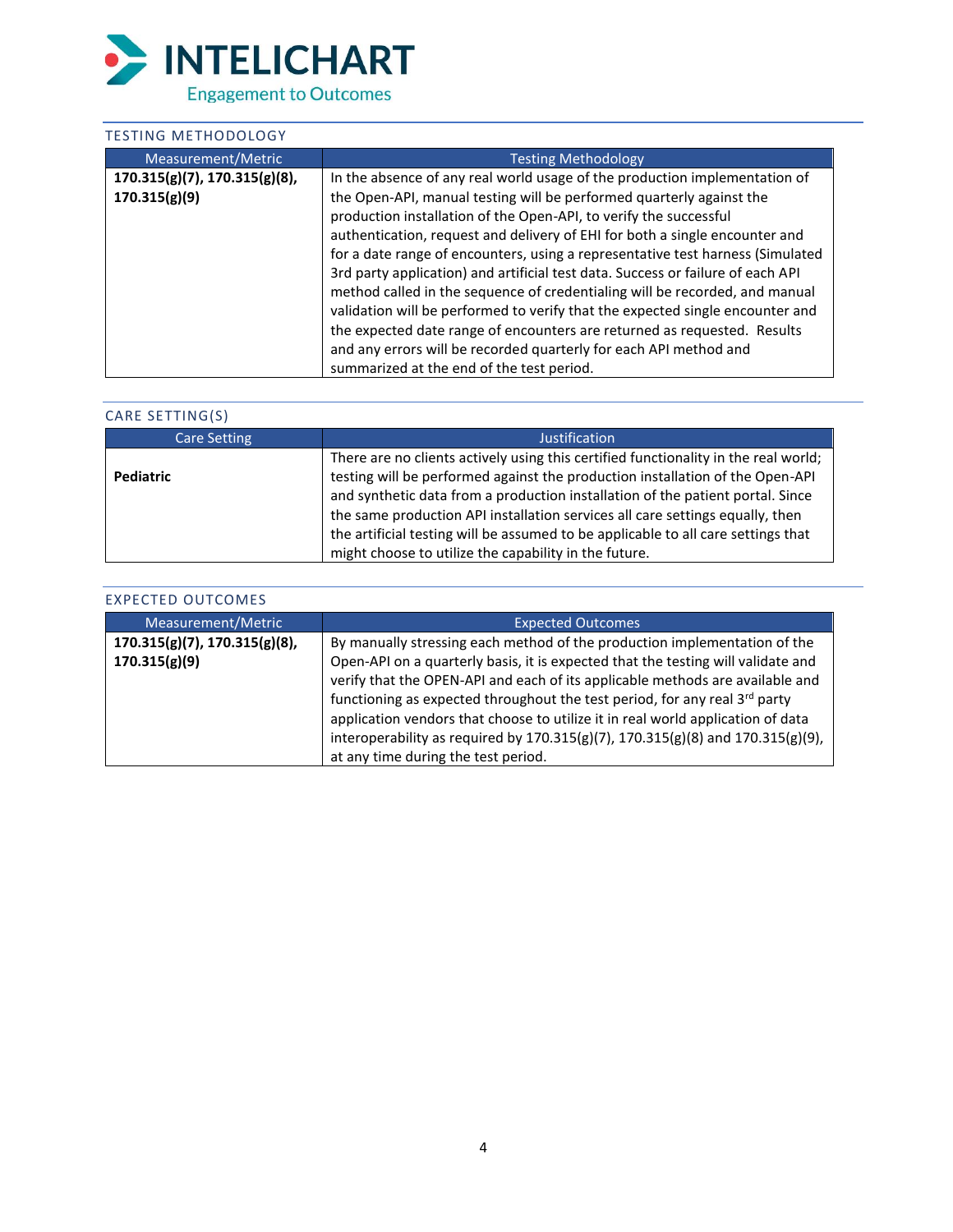

## SCHEDULE OF KEY MILESTONES

| <b>Key Milestone</b>                              | <b>Care Setting</b>                  | Date/Timeframe    |
|---------------------------------------------------|--------------------------------------|-------------------|
| Submit Real World Testing plan to ACB             | pediatric, orthopedic,               | November 15, 2021 |
|                                                   | neurosurgery, ophthalmology, and     |                   |
|                                                   | hospital care                        |                   |
| Determine testing partners                        | pediatric, orthopedic,               | December 15, 2021 |
|                                                   | neurosurgery, ophthalmology, and     |                   |
|                                                   | hospital care                        |                   |
| Data collection will begin with each partner      | pediatric, orthopedic,               | January 1, 2022   |
|                                                   | neurosurgery, ophthalmology, and     |                   |
|                                                   | hospital care                        |                   |
| Data will be collated for each partner            | pediatric, orthopedic, neurosurgery, | Quarterly 2022    |
|                                                   | ophthalmology & hospital care        |                   |
| End of Real-World Testing period/final collection | pediatric, orthopedic,               | January 1, 2023   |
| of all data for analysis                          | neurosurgery, ophthalmology, and     |                   |
|                                                   | hospital care                        |                   |
| Analysis and report creation                      | pediatric, orthopedic,               | January 15, 2023  |
|                                                   | neurosurgery, ophthalmology, and     |                   |
|                                                   | hospital care                        |                   |
| Submit Real World Testing report to ACB (per      | pediatric, orthopedic,               | February 1, 2023  |
| their instructions)                               | neurosurgery, ophthalmology, and     |                   |
|                                                   | hospital care                        |                   |

### ATTESTATION

This Real World Testing plan is complete with all required elements, including measures that address all certification criteria and care settings. All information in this plan is up to date and fully addresses the health IT developer's Real World Testing requirements.

Authorized Representative Name: Christopher Boston

Authorized Representative Email: cboston@intelichart.com

Authorized Representative Phone: 704-246-3611

Authorized Representative Signature: [\\_\\_\\_\\_\\_\\_\\_\\_\\_\\_\\_\\_\\_\\_\\_\\_\\_\\_\\_\\_\\_\\_\\_\\_\\_\\_\\_\\_](https://na1.documents.adobe.com/verifier?tx=CBJCHBCAABAASNjUU6fBh27x4oE-743H5CEbwcC4RNGI)

Date: 11/18/2021